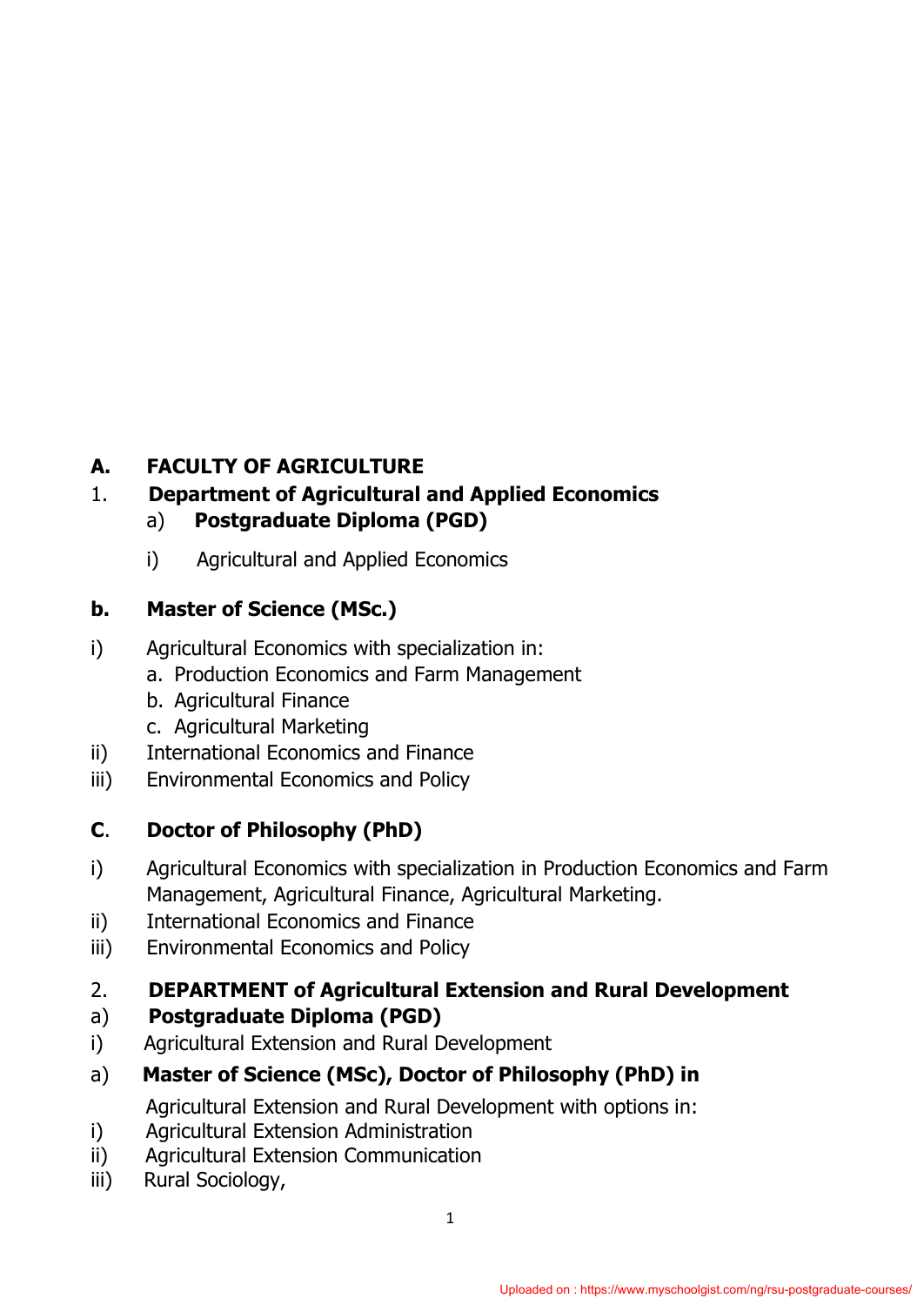iv) Community and Rural Development

# 3**. Department of Animal Science**

- a. **PGD** in Animal Science
- b. **MSc, PhD** in Animal Science with specialization in:
- i. Animal Nutrition and Biochemistry
- ii. Animal Production and Management
- iii. Animal Physiology and Reproduction
- iv. Animal Breeding and Genetics

# 4**. Department of Crop/Soil Science**

a) PGD in Crop Science

b) PGD in Soil Science

**MSc, PhD** in Crop Science with

Specialization in:

- a) Phytopathology (Plant Pathology)
- b) Crop Physiology
- c) Crop Production
- d) Plant bleeding and genetics
- e) Environmental crop Science
- f) Farming Systems
- g) Entomology

**MSc, PhD** in Soil Science with Specialization in:

- a) Soil Chemistry and Mineralogy
- b) Soil Microbiology and Biochemistry
- c) Soil physics and Conservation
- d) Environmental Soil Science
- e) Soil survey and Land use planning
- f) Pedology
- g) Soil fertility and Fertilizer Technology

# 5**. Department of Fisheries and Aquatic Environment**

- a. **PGD** in Fisheries and Aquatic Environment
- b. **MSc, PhD** in Fisheries and Aquatic Environment with specialization in:
- i. Aquaculture
- ii. Fisheries Biology
- iii. Fisheries Policy and Management
- iv. Fish Processing and Utilization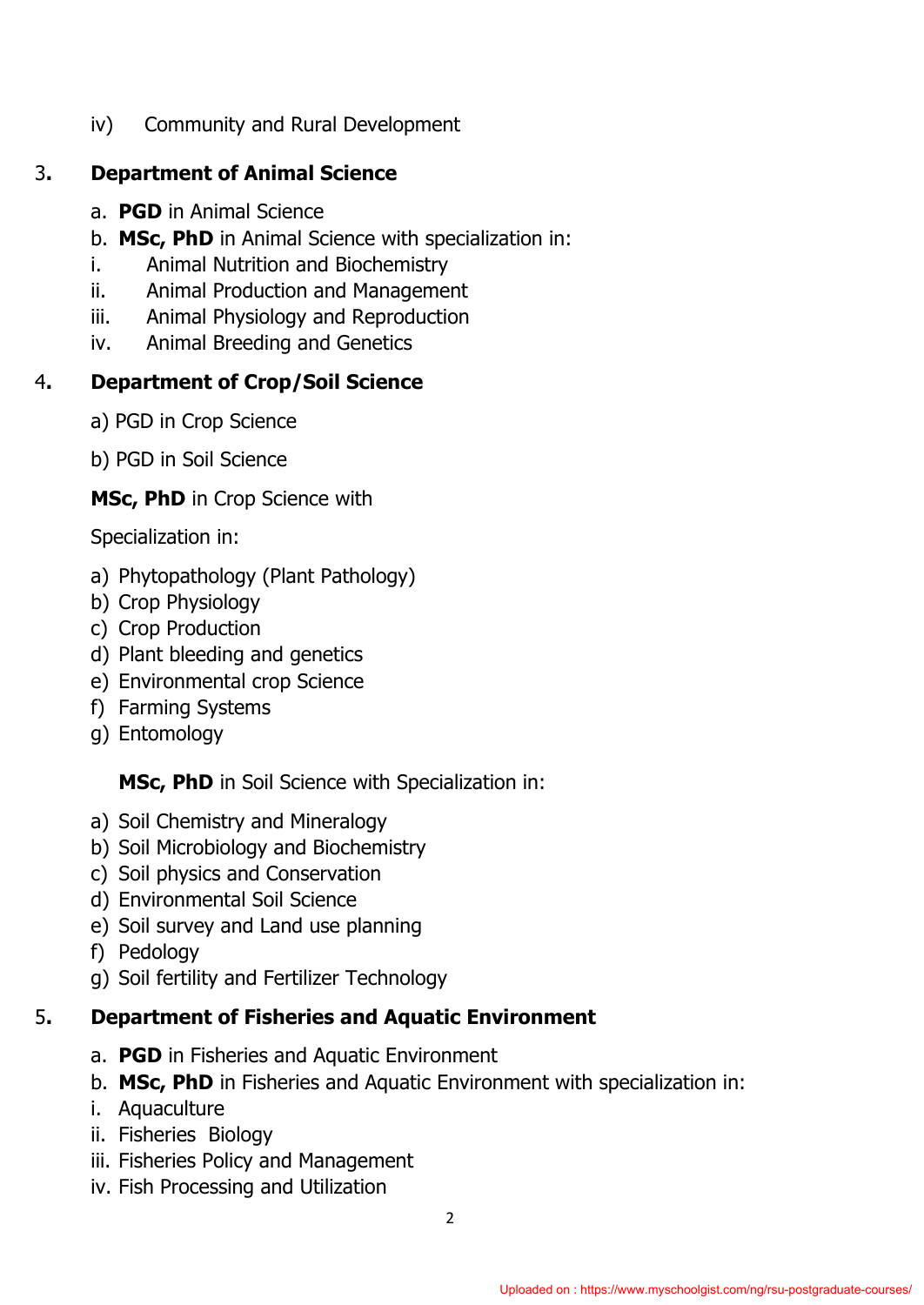### 6**. Department of Food Science and Technology**

- a. **PGD** in Food Science and Technology
- b. **MSc, PhD** in Food Science and Technology with Specialization in:
- i) Food Microbiology and Biotechnology
- ii) Food Chemistry/Biochemistry
- iii) Food Quality Control and Assurance
- iv) Food Processing and Storage Technology

## 7**. Department of Forestry and Environment**

- a. **PGD** in forestry and Environment
- b. **MSc, PhD** in Forestry and Environment, with the following areas of specialization:
- i. Forestry Ecology
- ii. Silviculture
- iii. Forest Pathology and Forest soil microbiology
- iv. Forest Biometrics and Mensuration
- v. Wildlife Management and Eco-tourism
- vi. Wood Science
- vii. Forest Medicinal Plant

## **G. FACULTY OF EDUCATION**

### **1. Department of Adult Education and Community Development**

**MEd, PhD** in Adult Education and Community Studies

## 2. **Department of Business Education**

- a) **MEd** in Business Education
- b) **MSc** in Business Education with the following areas of specialization:
- i) Accountancy
- ii) Entrepreneurship
- iii) Office Management and Technology
- c) **PhD** Business Education
- 2**. Department of Educational Foundations MEd, PhD** with the following areas of specialization:
	- **i**) Philosophy of Education
	- ii) History and Policy of Education
	- iii) Sociology of Education
	- iv) Curriculum and Instruction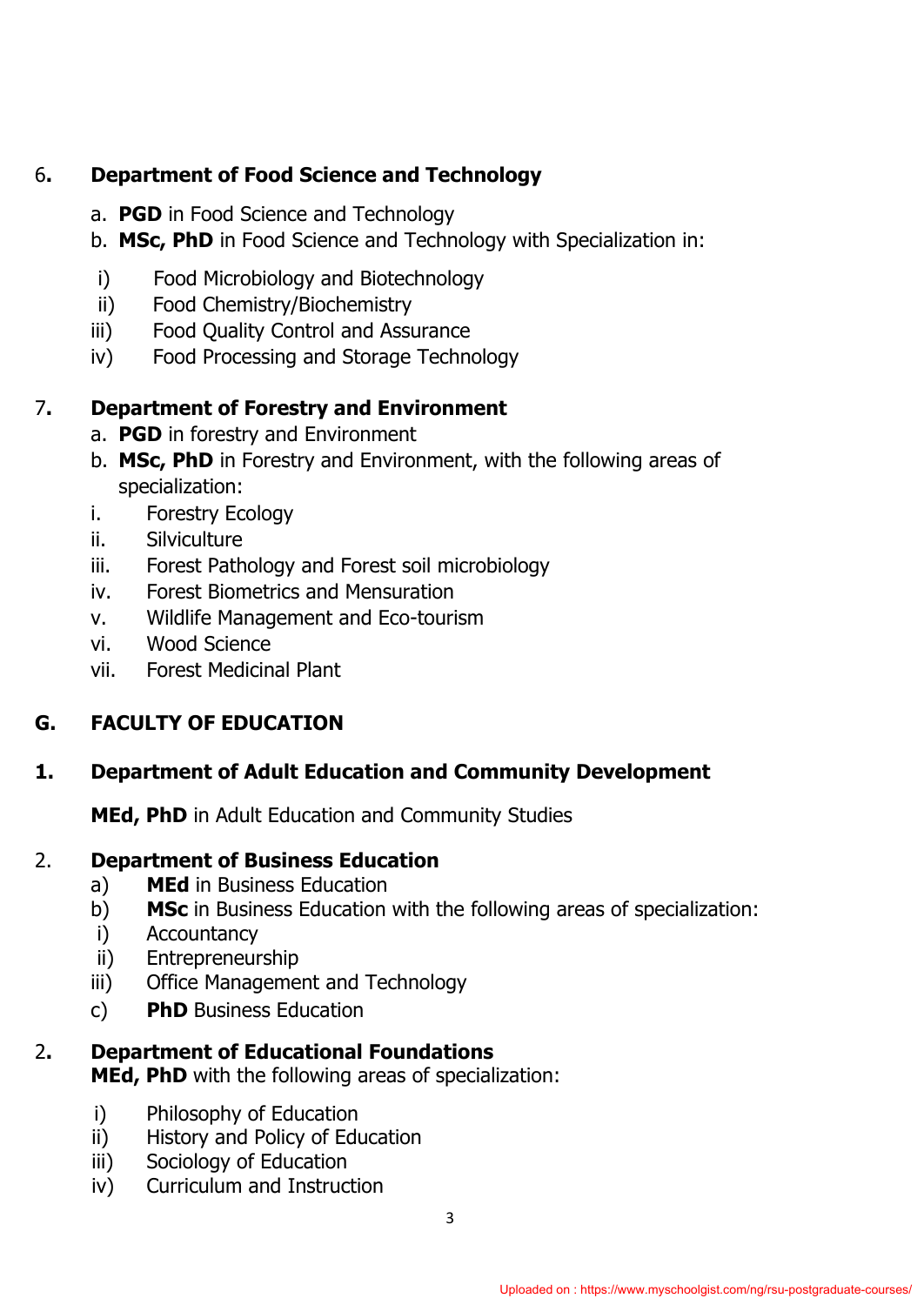- v) Educational Technology
- vi) Educational Psychology
- vii) Educational Measurement and Evaluation
- viii) Guidance and Counseling

## 3. **Department of Science Education**

**MSc, PhD** in Science Education, with specialization in:

- i) Biology
- ii) Chemistry
- iii) Mathematics
- iv) Physics

## 4. **Department of Vocational and Technology Education**

- a) **MSc,** in Agricultural Education, with specialization in:
- i) Administration
- ii) Community Development
- iii) Agricultural Resources and Environment
- b. **PhD** in Agricultural Education
- c**. MSc, PhD** in Technical Education, with specialization in:
- i) Building Technology
- ii) Electrical/Electronics Technology
- iii) Mechanical Technology
- 5. **Department of Educational Management MEd, PhD in Educational Management**

## 6**. INSTITUTE OF EDUCATION**

## i) **PGDTE/PGDE (Full-time and Sandwich)**

- a) Post Graduate Diploma in Education (PGDE)
- b) Post Graduate Diploma in Technical Education (PGDTE)
- **ii) The following Master's Degree(MEd/MSc) and Doctor of Philosophy (PhD) degree programmes are available in Sandwich programmes only in the institute of Education;**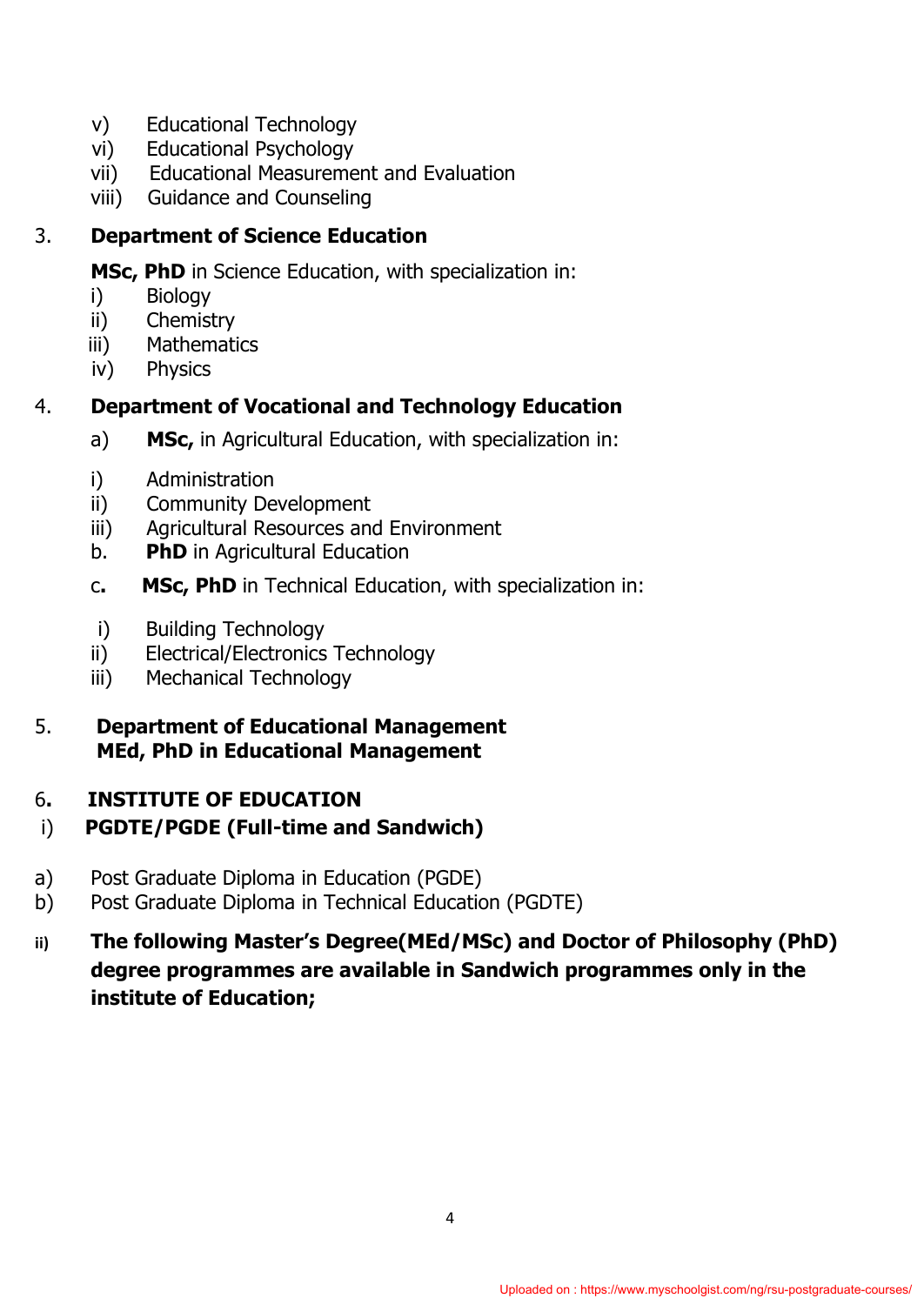- a) Adult Education and Community Development
- b) Agricultural Education
- c) Business Education
- d) Curriculum and Instruction
- e) Educational Management
- f) Educational Technology
- g) Guidance and Counseling
- h) History and Policy Education
- i) Measurement and Evaluation
- j) Philosophy of Education
- k) Science Education
- l) Sociology of Education
- m) Technical Education

**NOTE: SANDWICH PROGRAMMES** : The first year 0f the 2020/2021 Sandwich programmes for the Institute's **PGDE/PGDTE, MEd/MSc, PhD** programmes will run during the **SANDWICH YEAR** which includes long vacation(July/August), Christmas and Easter vacations.

**Hostel accommodation is available at an affordable cost for Sandwich Students**

B. **FACULTY OF ENGINEERING** 

## 1. **Department of Agricultural and Environmental Engineering**

a. **PGD Programme**

Agricultural and Environmental Engineering (No Option)

- b. **M.Tech and PhD Programmes** (with the following Options)
- i) Environmental Engineering
- ii. Farm Power and Machinery Engineering
- iii. Soil and Water Engineering
- iv. Farm Structures and Environmental Control Engineering
- v. Agricultural Products Processing Storage Engineering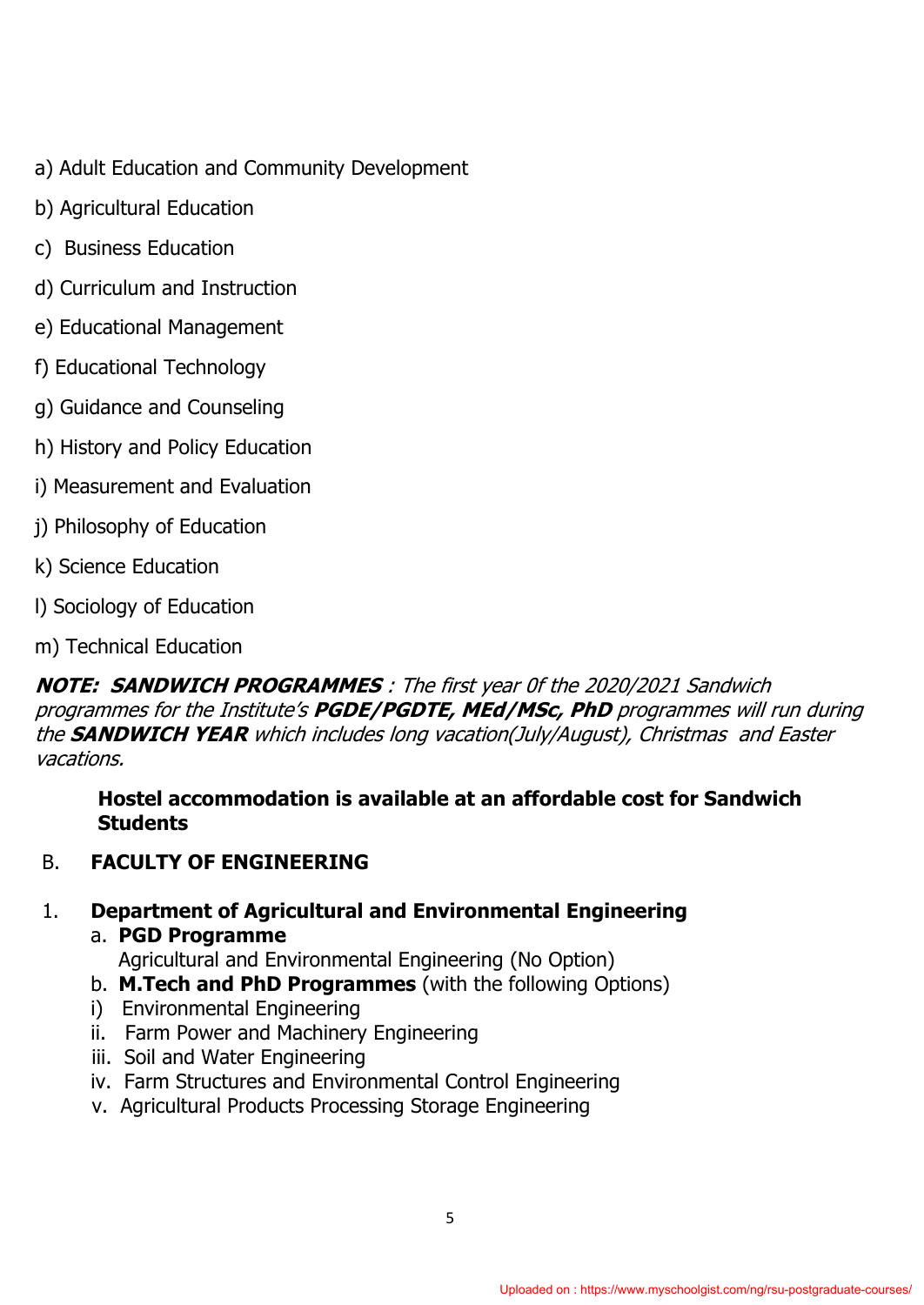## 2**. Department of Chemical/Petrochemical Engineering**

i. **PGD, M.Tech, PhD** in Chemical Engineering

### 3. **Department of Civil Engineering**

- a) **PGD Programme** in Civil Engineering
- b) **M.Tech, Programme** in:
- i) Geotechnical Engineering
- ii) Water Resources Engineering

# 4**. Department of Electrical Engineering**

- a) **PGD Programme** in:
	- i) Power Engineering Option
	- ii) Electronics Engineering Option

# b) **MTech Programme** in:

- i) Power Engineering Option
- ii) Electronics Engineering Option
- iii) Communications Engineering Option

# c) **PhD Programme** in:

i) Power Engineering Option

# 5**. Department of Marine Engineering**

- a) **PGD Programme** in Marine Engineering
- b) M. Tech, PhD programmes in:
- i) Marine Engineering (Power Plants) Option
- ii) Naval Architecture and Ship Building Option
- iii) Offshore and Subsea Engineering Option

# 6. **Department of Mechanical Engineering**

- a) **PGD Programme** in Mechanical Engineering
- b) **M. Tech, PhD programmes** in:
- i) Thermo-Fluids Option
- c) **Master of Engineering Management (MEM) Programme**
- d) **PhD in Thermo-Fluids Option**
- 7**. Department of Petroleum Engineering**
	- i) **PGD, M. Tech, PhD in** Petroleum Engineering

# C. **FACULTY OF ENVIRONMENTAL SCIENCES**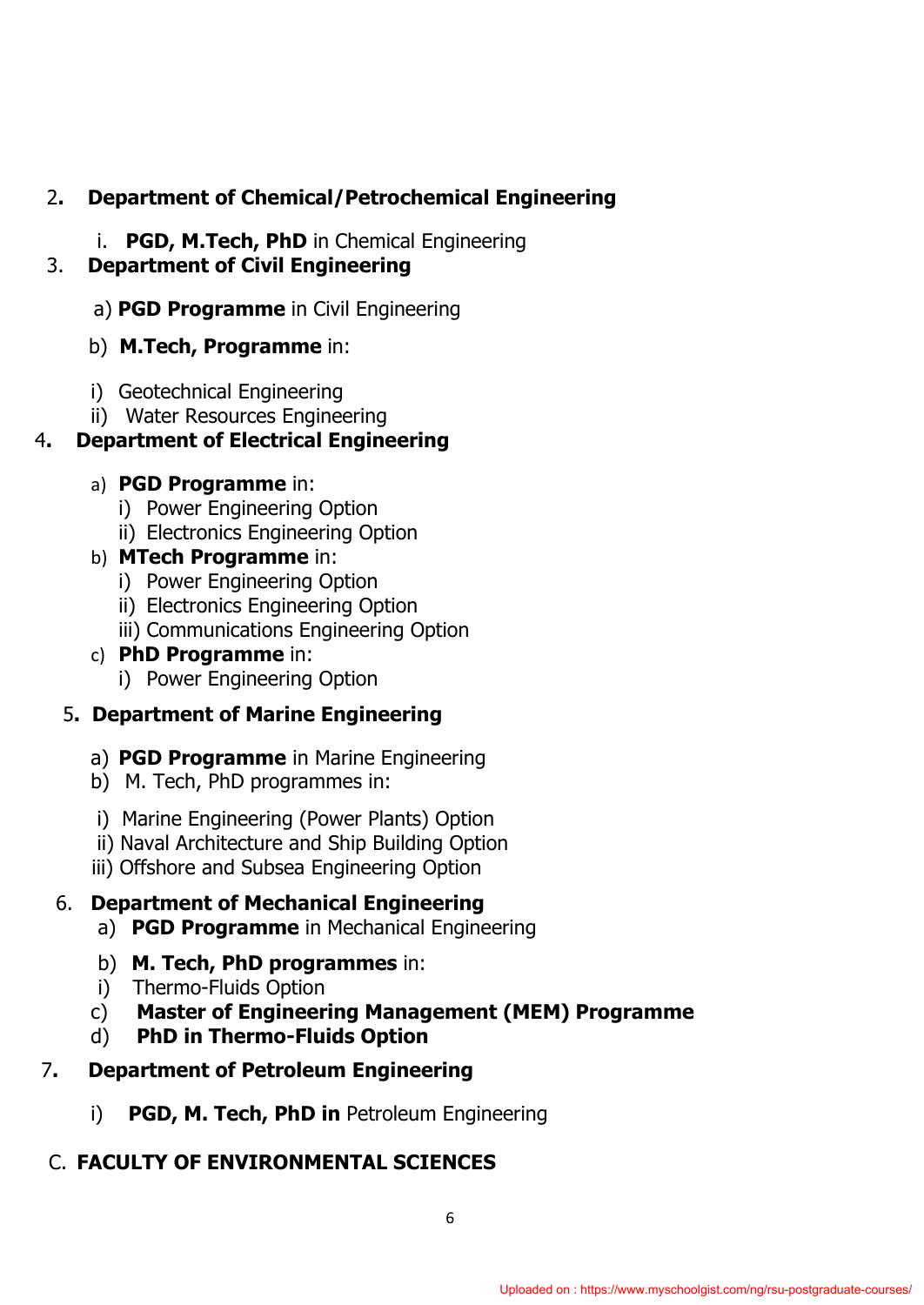#### 1. Department of Architecture

i) **MSc, PhD** in Architecture

## 2. Department of Estate Management

- i) **PGD,** Estate Management
- ii) **MSc,** Real Estate
- iii) **PhD,** Estate Management

## 3. **Department of Urban and Regional Planning**

- i) **PGD, MSc, MURP, PhD** in Urban and Regional Planning
- ii) **PGD, MSc** in Transport Planning

## 4. **Department of Surveying and Geomatics**

i) **PGD, MSc, PhD** in Surveying and Geomatics

# **D FACULTY OF LAW**

**PGD** in the following areas:

- a) Petroleum and Environmental Law
- b) Land Law and Land Administration
- c) Labour Law and Industrial Relations
- d) Customary Law and Practice
- e) **Master of Laws** (**LLM**)

# f) **MA in Law and Diplomacy**

- g) **PhD in Law,** with the following options:
- i) International Law and Human Rights
- ii) Constitutional Law and Jurisprudence
- iii) Petroleum, Energy, Environmental and Natural Resources Law
- iv) Property and Compensation Law
- v) International Trade Law and International Economic Law, including Globalisation
- vi) Comparative Criminal Law and Penology
- vii) Labour and Industrial Relations law
- viii) Business, Commercial and Intellectual Property Law
- ix) Customary, Family and Medical Law

## **E. FACULTY OF MANAGEMENT SCIENCES**

- a) **PGD** in the following:
- i) Accountancy
- ii) Banking and Finance
- iii) Management
- iv) Marketing
- v) Office and Information Management
- vi) Supply Chain and Logistics Planning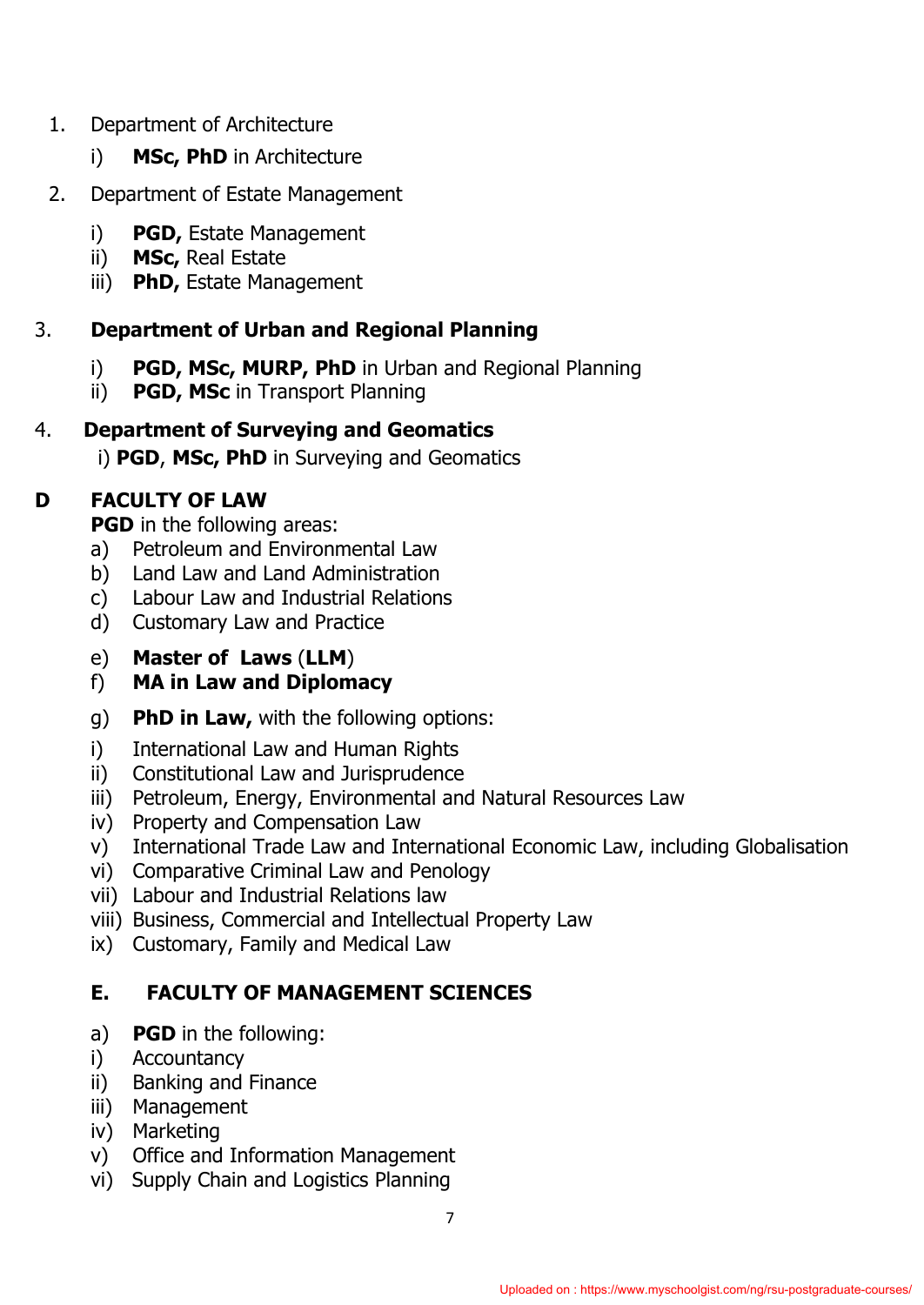vii) Transport Management

#### 1) **Department of Accountancy**

**MSc, PhD, MSc/PhD** in the following areas:

- i) Accountancy
- ii) Taxation
- iii) Public Sector Accounting

#### 2) **Department of Banking and Finance**

 **MSc, PhD, MSc/PhD** in the following areas:

- i) Banking and Finance
- ii) Quantitative Finance
- iii) Corporate Finance
- iv) Financial Markets
- 3) **Department of Management M Sc, PhD, MSc/PhD** in the following areas:
- i) Human Resources Management
- ii) Industrial Relations
- iii) Business Policy
- iv) Organizational Behaviour
- 4) **Department of Marketing MSc, PhD, MSc/PhD** in the following:
- i) Marketing
- ii) Supply Chain and Logistics

#### 5) **Department of Office and Information Management**

 **MSc, PhD, MSc/PhD** in Office and Information Management

#### **F. FACULTY OF SCIENCE**

#### 1. **Department of Microbiology**

- **a) PGD** in the following areas:
- i) Microbiology
- ii) Public Health

#### **b)** MSc, PhD in the following areas:

- i) Food Microbiology
- ii) Industrial Microbiology
- iii) Environmental Microbiology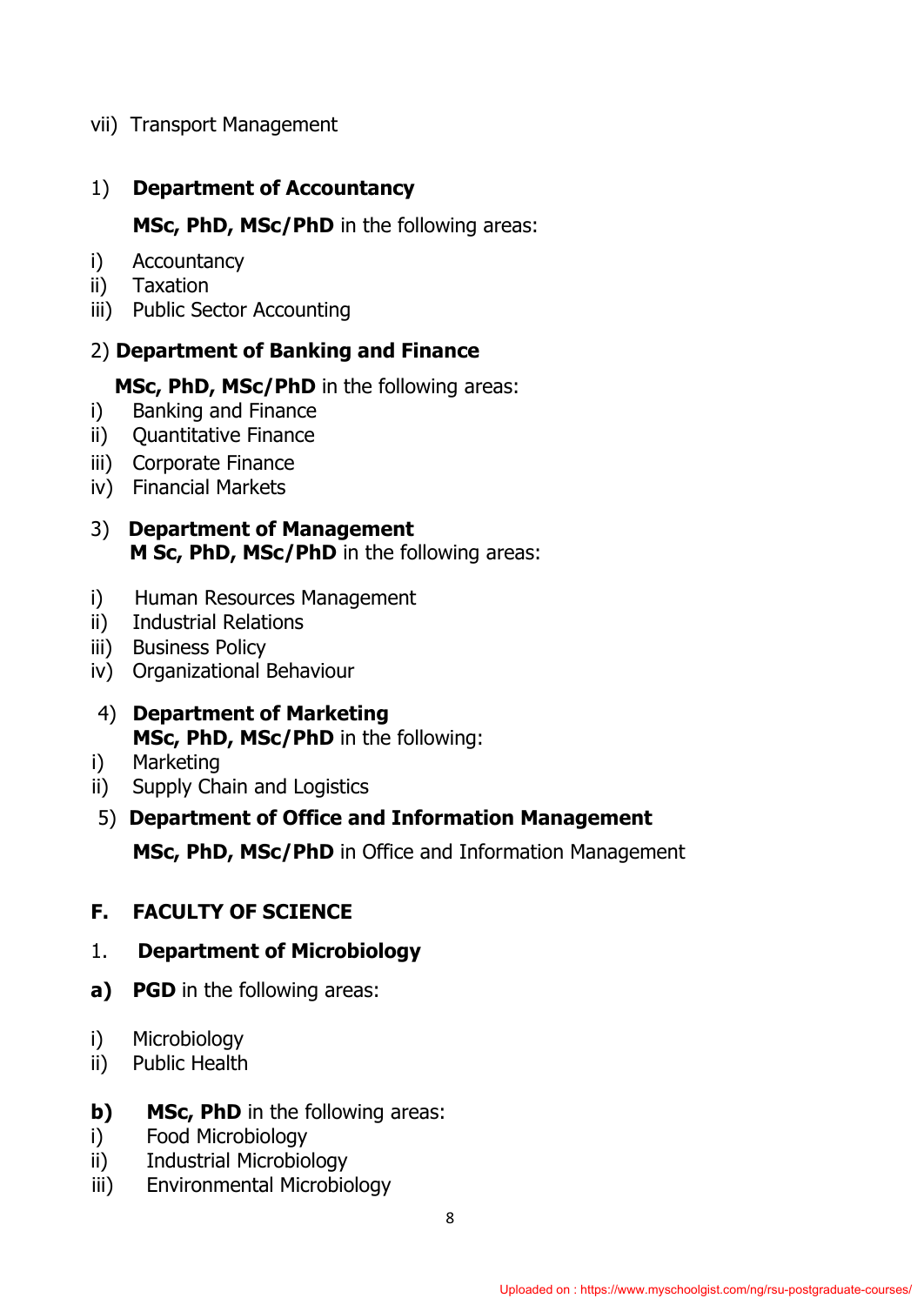- iv) Public Health Microbiology
- v) Clinical/Pathogenic Microbiology
- **3 Department of Animal and Environmental Biology PGD** in the following areas:
	- i) Animal and Environmental Biology **MSc, PhD** in the following areas of Specialization:
	- i. Applied Entomology
	- ii Hydrobiology/Ecotoxicology
	- iii Ecology/Environmental Biology
	- iv) Marine Biology and Marine Pollution Studies
	- **4 Department of Plant Science and Biotechnology PGD** in Plant Science and Biotechnology **M Sc, Ph D** in Plant Science and Biotechnology with specialization in:
	- i) Plant Physiology and Biotechnology
	- ii) Plant Breeding
	- iii) Plant Ecology
	- iv) Cytogenetics
	- v) Taxonomy and Systematic
	- vi) Plant Pathology

#### **5 Department of Chemistry**

- **a) PGD in** Chemistry
- b) **MSc, PhD** in Chemistry with the following options:
- vi) Analytical Chemistry
- vii) Environmental Chemistry
- viii) Inorganic Chemistry
- iv) Organic and Natural Products Chemistry
- v) Physical Chemistry

#### 6. **Department of Computer Science**

- a) **PGD** in Computer Science:
- b) **MSc, PhD** in Computer Science

#### 7**. Department of Medical Laboratory Science**

**PGD, MSc, PhD,** in Medical Laboratory Science with the following options:

- i) Medical Microbiology
- ii) Chemical Pathology
- iii) Hematology and Blood Transfusion Science

#### 8. **Department of Mathematics**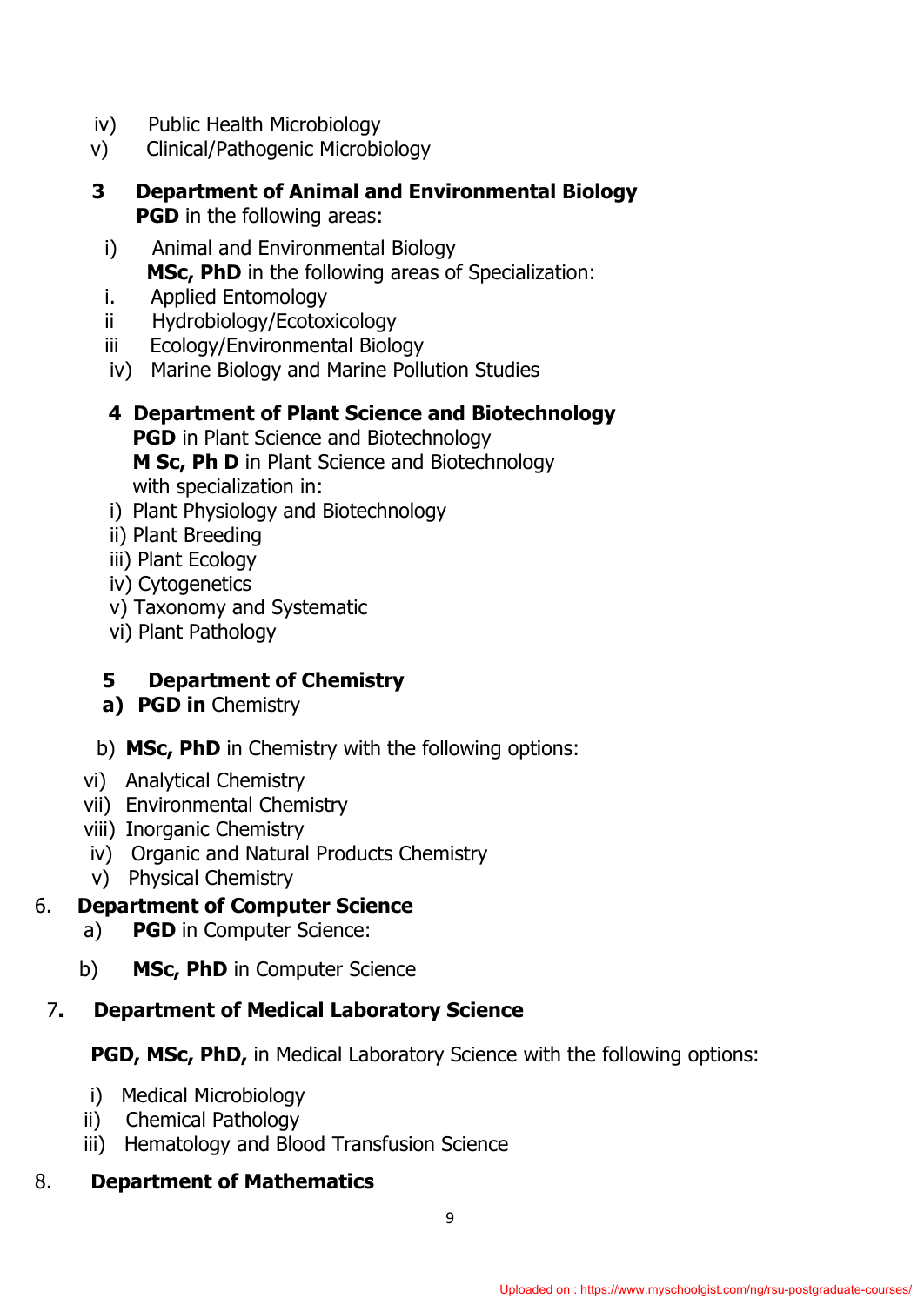- a) **PGD** in Applied Statistics
- b) **MSc, PhD** in the following areas:
- i) Applied Mathematics
- ii) Applied Statistics

9. **Department of Physics PGD, MSc, PhD** in Physics with the following options:

- i) Theoretical Physics (Plasma Physics, Fluid Dynamics)
- ii) Applied Geophysics

## **H FACULTY OF HUMANITIES**

- **1 Department of English Language and Literature in English**
	- (a) **PGD, MA, PhD** in English Language
	- (b) **PGD, MA, PhD** in Literature in English
- **2 Department of French** 
	- (a) **PGD, MA, PhD** in French
- **3 Department of History and International Diplomacy**
	- **(a) PGD, MA, PhD** in History and International Diplomacy

#### **4 Department of Philosophy**

 **(a) PGD, MA, PhD** in Philosophy

### **5 Department of Religious and Cultural Studies**

 **(a) PGD, MA, PhD** in Religious and Cultural Studies

### **6 Department of Theatre Arts**

 **a) PGD, MA, PhD** in Theatre Arts

- **I FACULTY OF SOCIAL SCIENCES**
- 1**. Department of Mass Communication**

**PGD, MSc, PhD** in Development and Communication Studies

# 2. **Department of Political Science**

(a) **PGD, MSc** in Local Government Administration